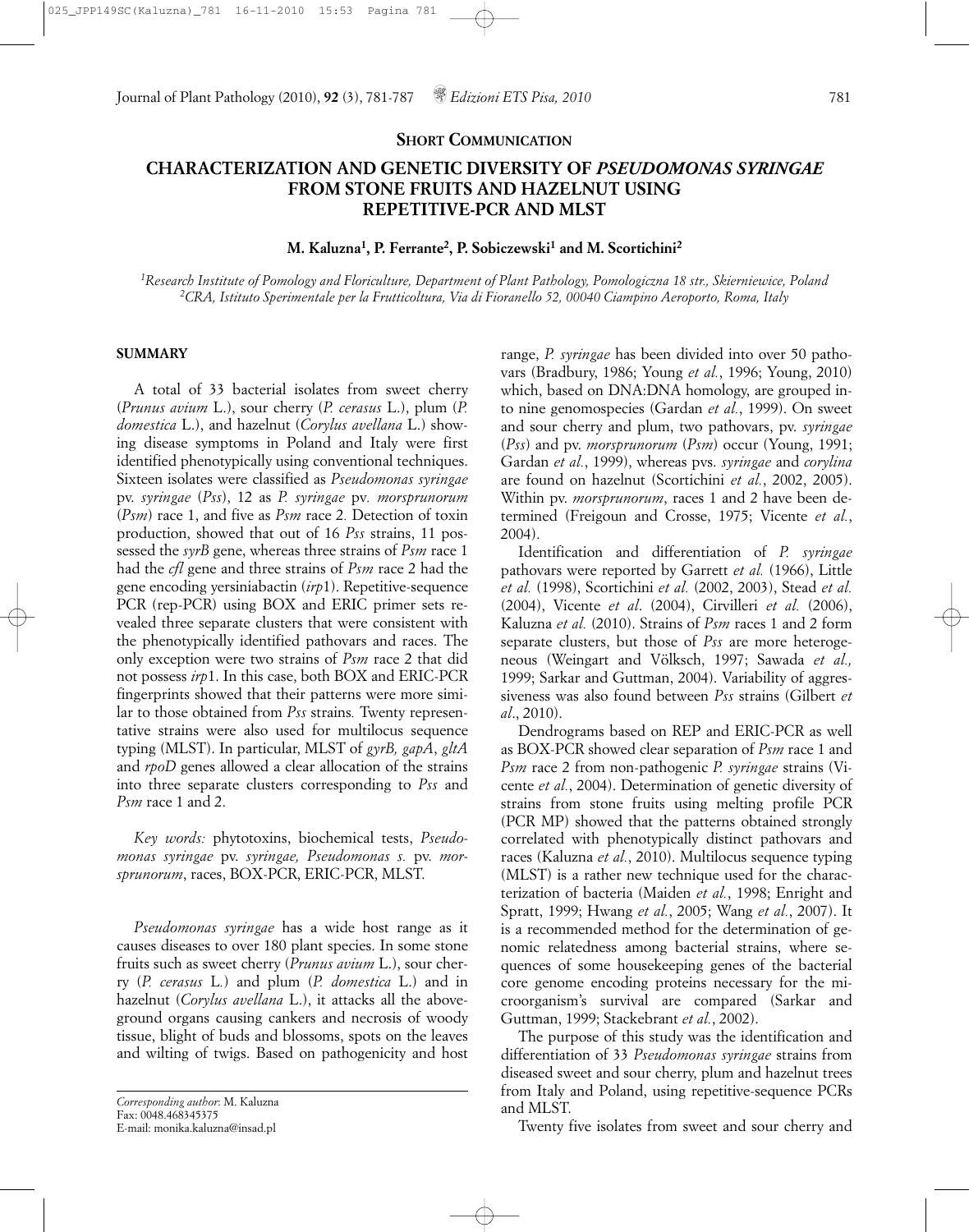| Isolate         | Host                   | Year of<br>isolation | Place of<br>isolation | Grouping based<br>on LOPAT,<br>GATTa and<br>L-lactate | Grouping based<br>on rep-PCR        | Yersiniabactin<br>(PCR)  | Syringomycin<br>production<br>(PCR) | Coronatine presence<br>(PCR) |
|-----------------|------------------------|----------------------|-----------------------|-------------------------------------------------------|-------------------------------------|--------------------------|-------------------------------------|------------------------------|
| RIPF 25         | Sweet cherry           | 2007                 | Poland                | Psm race 1                                            | Psm race 1                          |                          |                                     | $^{+}$                       |
| RIPF 38         | Sweet cherry           | 2007                 | Poland                | Psm race 1                                            | Psm race 1                          |                          |                                     | —                            |
| <b>RIPF 202</b> | Plum                   | 2007                 | Poland                | Psm race 1                                            | Psm race 1                          |                          |                                     |                              |
| <b>RIPF 213</b> | Plum                   | 2007                 | Poland                | Psm race 1                                            | Psm race 1                          |                          |                                     |                              |
| <b>RIPF 214</b> | Sweet cherry           | 2007                 | Poland                | Psm race 1                                            | Psm race 1                          |                          |                                     |                              |
| <b>RIPF 217</b> | Sweet cherry           | 2007                 | Poland                | Psm race 1                                            | Psm race 1                          |                          |                                     |                              |
| <b>RIPF 671</b> | Sweet cherry           | 2008                 | Poland                | Psm race 1                                            | Psm race 1                          |                          |                                     | $^{+}$                       |
| <b>RIPF 702</b> | Plum                   | 1994                 | Poland                | Psm race 1                                            | $P$ <sub>S<i>m</i></sub> race 1     |                          |                                     | —                            |
| <b>RIPF 710</b> | Sweet cherry           | 1996                 | Poland                | Psm race 1                                            | Psm race 1                          |                          |                                     | $^{+}$                       |
| <b>RIPF 782</b> | Sweet cherry           | 2001                 | Poland                | Psm race 1                                            | Psm race 1                          |                          |                                     |                              |
| $I-433$         | Prunus avium<br>(twig) | 1992                 | Italy                 | Psm race 1                                            | Psm race 1                          |                          |                                     |                              |
| $I-434$         | Prunus avium<br>(leaf) | 1992                 | Italy                 | Psm race 1                                            | Psm race 1                          |                          |                                     |                              |
| RIPF 77         | Sour cherry            | 2007                 | Poland                | Psm race 2                                            | Psm race 2                          | $\ddot{}$                |                                     |                              |
| <b>RIPF 732</b> | Sour cherry            | 1997                 | Poland                | Psm race 2                                            | Psm race 2                          | $\ddot{}$                |                                     |                              |
| <b>RIPF 764</b> | Sour cherry            | 1999                 | Poland                | Psm race 2                                            | Psm race 2                          | $\ddot{}$                |                                     |                              |
| <b>RIPF 165</b> | Sweet cherry           | 2007                 | Poland                | Psm race 2                                            | Ps <sub>s</sub>                     | $\overline{\phantom{0}}$ | +                                   | —                            |
| RIPF 96         | Sour cherry            | 2007                 | Poland                | Psm race 2                                            | $P_{SS}$                            |                          |                                     |                              |
| RIPF 59         | Sour cherry            | 2007                 | Poland                | $P_{SS}$                                              | Pss                                 |                          |                                     |                              |
| RIPF 68         | Sour cherry            | 2007                 | Poland                | $P_{SS}$                                              | Pss                                 | —                        | $\ddot{}$                           |                              |
| RIPF 81         | Sour cherry            | 2007                 | Poland                | $P_{SS}$                                              | $P_{SS}$                            |                          |                                     |                              |
| RIPF 90         | Sour cherry            | 2007                 | Poland                | $P_{SS}$                                              | Pss                                 |                          |                                     |                              |
| <b>RIPF 110</b> | Plum                   | 2007                 | Poland                | $P_{SS}$                                              | $P_{SS}$                            |                          | +                                   |                              |
| <b>RIPF 240</b> | Plum                   | 2007                 | Poland                | $P_{SS}$                                              | Pss                                 |                          | ÷                                   |                              |
| <b>RIPF 244</b> | Plum                   | 2007                 | Poland                | Ps <sub>s</sub>                                       | Ps <sub>s</sub>                     |                          | +                                   |                              |
| RIPF 663        | Sour cherry            | 2008                 | Poland                | $\mathcal{P}\mathcal{S}\mathcal{S}$                   | $\mathcal{P}\mathcal{S}\mathcal{S}$ |                          | $\ddot{}$                           |                              |
| <b>RIPF 760</b> | Sour cherry            | 1999                 | Poland                | Ps <sub>s</sub>                                       | Ps <sub>s</sub>                     |                          | $\ddot{}$                           |                              |
| <b>RIPF 791</b> | Sour cherry            | 2001                 | Poland                | Ps <sub>s</sub>                                       | Ps <sub>s</sub>                     |                          |                                     |                              |
| Pss I-1431      | Hazelnut               |                      | Italy                 | Ps <sub>s</sub>                                       | Ps <sub>s</sub>                     |                          |                                     |                              |
| Pss I-1365      | Hazelnut               |                      | Italy                 | Ps <sub>s</sub>                                       | Ps <sub>s</sub>                     |                          | $\ddot{}$                           |                              |
| Pss I-1386      | Hazelnut               |                      | Italy                 | Ps <sub>s</sub>                                       | Ps <sub>s</sub>                     |                          | ۰                                   |                              |
| Pss I-1367      | Hazelnut               |                      | Italy                 | Ps <sub>s</sub>                                       | Ps <sub>s</sub>                     |                          | $\ddot{}$                           |                              |
| Pss I-1394      | Hazelnut               |                      | Italy                 | Ps <sub>s</sub>                                       | Ps <sub>s</sub>                     |                          | +                                   |                              |
| Pss PA4a        | Hazelnut               |                      | Italy                 | Ps <sub>s</sub>                                       | Ps <sub>s</sub>                     |                          | $\ddagger$                          |                              |

GATTa (gelatin hydrolysis - G, aesculin hydrolysis - A, tyrosinase activity - T and utilization of tartrate – Ta)//L-lactate results for each group – *Pss*-G+ A+ T – Ta <sup>-</sup>//+, *Psm* race 1-G<sup>-</sup> A<sup>-</sup>T<sup>+</sup> Ta<sup>+</sup>// –, *Psm* race 2-G<sup>+</sup> A<sup>-</sup>T<sup>-</sup> Ta<sup>-</sup>// –, +positive; – negative.

NCPPB 2427 *P.armeniaca* 1965 Switzerland *Psm* race 1 *Psm* race 1 **–– –** NCPPB 2787 *Prunus avium* 1961 Greece *Psm* race 1 *Psm* race 1 **–– –**

str.+ *P.armeniaca* <sup>1965</sup> Switzerland *Psm* race 1 *Psm* race 1 **–– –**

NCPPB 2427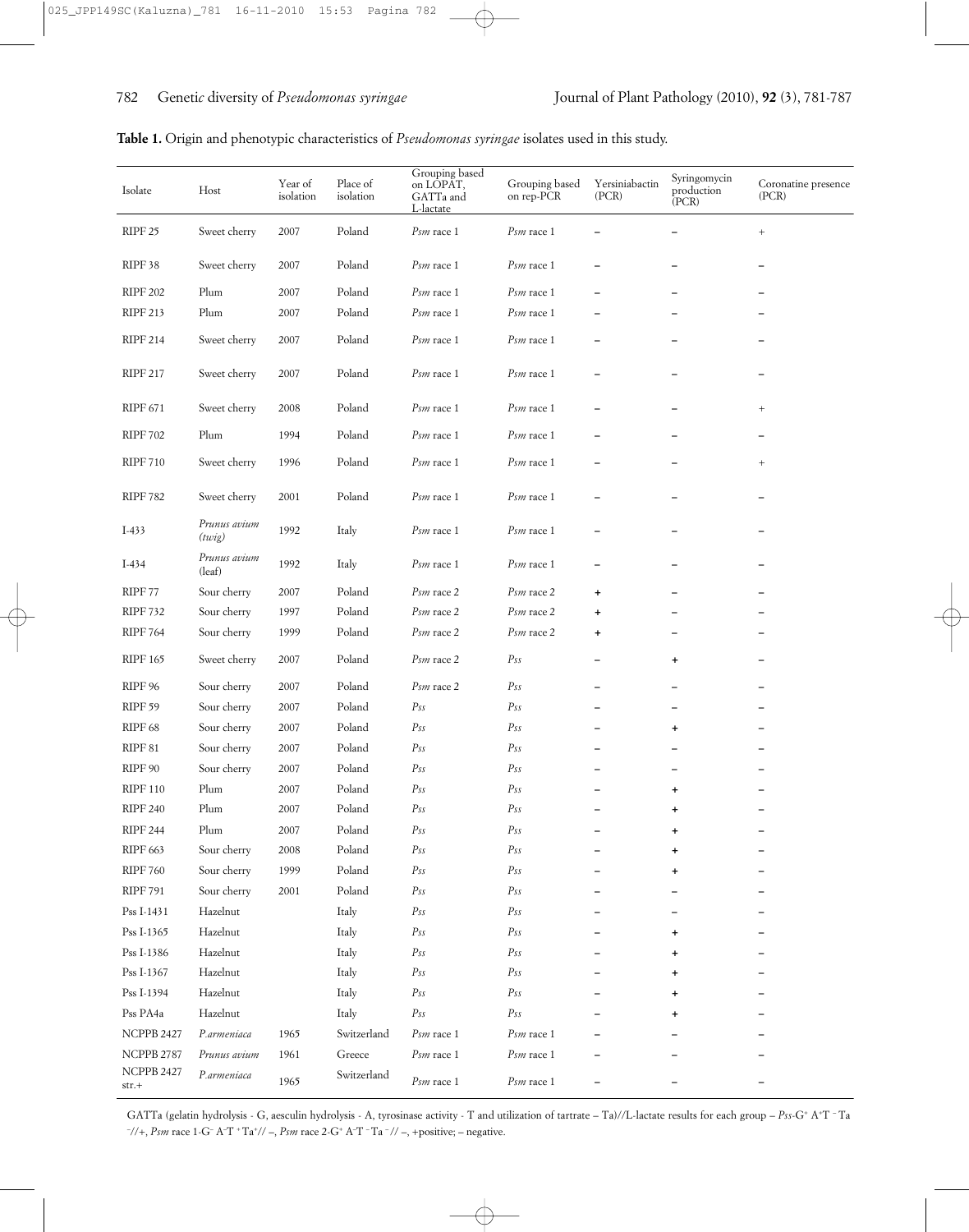plum growing in various regions in Poland (RIPF) and eight from Italy (two from *Prunus avium* and six from hazelnut) (Table 1) were studied. The reference strains of *Psm*: NCPPB 2427, NCPPB 2787 and NCPPB 2427 were also included (Table 1). All isolates were identified using LOPAT (Lelliott and Stead, 1987), GATTa and Llactate utilization tests (Latorre and Jones, 1979). The possible presence of genes encoding yersiniabactin (*irp*1) (Bultreys *et al.*, 2006), syringomycin (*syr*B) (Sorensen, 1998), and coronatine (*cfl*) (Bereswill, 1994) was also checked. All PCR reactions were conducted according to Kaluzna *et al.* (2010), with slight modifications of annealing temperatures.

The genetic diversity of strains was studied by means of repetitive-sequence PCR using ERIC and BOX primer sets (Versalovic *et al*., 1991, 1994; Louws *et al.*, 1994). The 25 µl reaction mix contained 1x PCR buffer (GoTaq Flexi Buffer, Promega, USA), 1.25 mM deoxyribonucleoside triphosphate, 6.7 mM MgCl<sub>2</sub>, 60 pmol of each primer, 2 U *Taq* DNA polymerase and 1 µl DNA. PCR was carried out in a thermal cycler (MJ Mini, Biorad, USA). The ERIC and BOX programs comprised: initial denaturation at 95°C for 7 min, 35 cycles of denaturation at 94°C for 1 min, annealing at 50°C for 1 min, extension at 65°C for 8 min, and a single final extension cycle at 65°C for 8 min. PCR amplifications were done twice with all strains. PCR products were separated by gel electrophoresis on 1.5% agarose in 0.5x TAE buffer. Patterns (after staining for 5 min in 0.5 mg l-1 of ethidium bromide) were visualized under UV camera (Kodak Gel apparatus, Biorad, USA) and analyzed. Each band was scored as present (1) or absent (0) for all strains. A dendrogram with distance matrix was constructed using the Jaccard's coefficient and UPGMA algorithm with the MVSP software.

For MLST analyses, primer sequences for these loci as well as the protocol described by Sarkar and Guttman (2004) were used. Four housekeeping genes, namely *rpoD* encoding sigma factor 70, *gyrB* encoding DNA gyrase B, *gltA* (also known as *cts*) encoding citrate synthase, and *gapA* encoding glyceraldehyde-3-phosphate dehydrogenase were used. Small modifications of the PCR protocol were made, e.g increasing the annealing temperature by 1°C for the *rpo*D gene.

Amplifications were performed in a total volume of 25 µl. Reaction mixture consisted of 1 µl of DNA, 1.5 U of GoTaq DNA polymerase (Promega. USA), Go-TaqFlexi Buffer at the final 1x concentration, 0.2 mM concentrations of each dNTP and 0.5 µM of primers for each gene. Amplifications were carried out in the Biorad thermal cycler under the following conditions: initial step at 95ºC for 5 min, 35 cycles of denaturation at 62ºC for 30 sec, annealing at 62ºC, 52ºC, 73ºC and 76ºC for 40 sec for *gyr*B, *gap*A, *glt*A and *rpo*D, respectively, and extension at 72ºC for 1.5 min. The final step was at 72ºC for 5 min. DNA sequencing was by PRIMM (Milano, Italy). Chromatograms were reviewed and edited using the Bioinformatics software for sequence alignment, Geneious Basic 4.6.5. A neighbor-joining tree was constructed using the same software.

All 33 isolates were identified as *Pseudomonas syringae* – LOPAT group Ia. GATTa and L-lactate utilization tests allowed further discrimination of pathovars and races: 16 isolates were classified as *Pss*, 12 as *Psm* race 1 and five as *Psm* race 2 (Table 1).

Out of 33 strains tested for the presence of the yersiniabactin gene, only two of *Psm* race 2 (RIPF 96 and RIPF 165) did not possess it (Table 1). Although the phenotypic features defined these isolates as *Psm* race 2, strains with lack of this gene could be not regarded as race 2 of pv. *morsprunorum*. Moreover, RIPF 165 showed the presence of syringomycin gene (*syr*B) which is characteristic only for strains of pathovar *syringae*. The gene encoding for the coronatine (*cfl*) was

> 3 4 5 6 7 8 9 10 11 12 13 14 2



Fig. 1. PCR fingerprinting patterns of representative *Pseudomonas syringae* isolates obtained using ERIC primers set: lane 1, Marker (1kb Sharp ladder); lane 2, *Psm* race 1 RIPF 25-*P. avium* ; lane 3, *Psm* race 2 RIPF 732-*P. cerasus*; lane 4, *Pss* RIPF 59-*P. cerasus*; lane 5, *Pss* RIPF 68-*P. cerasus*; lane 6, *Pss* RIPF 110-*P. domestica*; lane 7, *Pss* RIPF 240-*P. domestica*; lane 8, *Pss* RIPF 663-*P. cerasus*; lane 9, *Pss* RIPF 760-*P. cerasus*; lane 10, *Pss* RIPF 791-*P. cerasus*; lane 11, *Pss* Pss I-1431-*C. avellana*; lane 12, *Pss* Pss I-1365-*C. avellana*; lane 13, *Pss* Pss I-1386-*C. avellana*; lane 14, Marker (1kb Sharp ladder).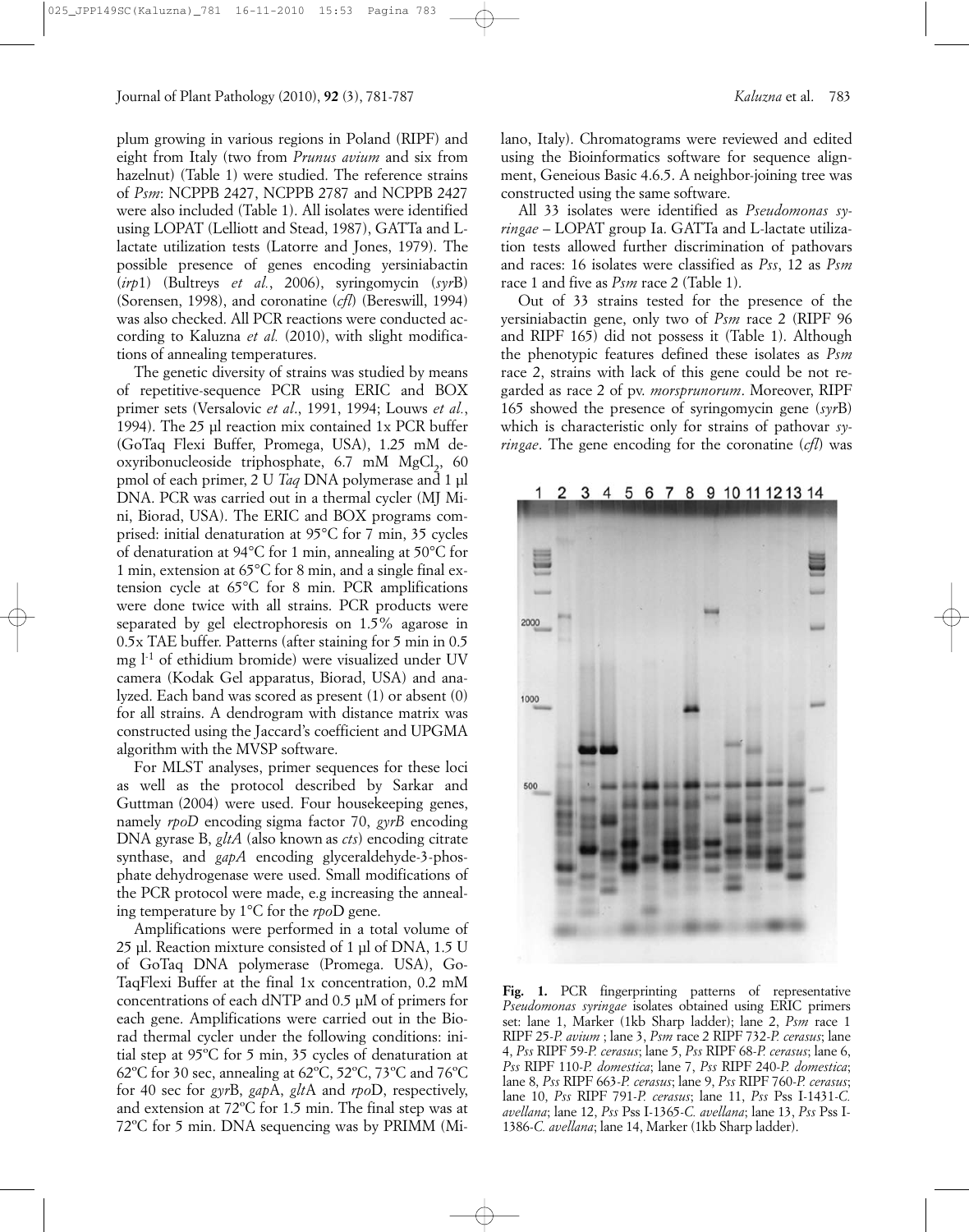

6 7 8 9 10 11 12 13 14 15 16 17 18 19 1 2 3 4 5

**Fig. 2.** PCR fingerprinting patterns of representative *Pseudomonas syringae* isolates obtained using BOX primer: lane 1, Marker (1kb Sharp ladder); lane 2, *Psm* race 1 RIPF 25-*P. avium*; lane 3, *Psm* race 1 RIPF 202-*P. domestica*; lane 4, *Psm* race 1 RIPF 213-*P. domestica*; lane 5, *Psm* race 1 NCPPB 2727-*P.armeniaca*; lane 6, *Psm* race 2 RIPF 732-*P. cerasus*; lane 7, *Pss* RIPF 96-*P. cerasus*; lane 8, *Pss* RIPF 165-*P. avium*; lane 9, *Pss* RIPF 110-*P. domestica*; lane 10, *Pss* Pss I-1386-*C. avellana*; lane 11, *Pss* RIPF 663-*P. cerasus*; lane 12, *Pss* RIPF 240- *P. domestica*; lane 13, *Pss* RIPF 760-*P. cerasus* L.; lane 14 – *Pss* RIPF 59-*P. cerasus* L.; lane 15 – *Pss* Pss I-1365-*C. avellana* L., lane 16 – *Pss* Pss I-1367-*C. avellana*; lane 17, *Pss* Pss I-1431- *C. avellana*; lane 18, *Pss* PssP14a-*C. avellana*; lane 19, Marker (1kb Sharp ladder).

found only in *Psm*1 isolates RIPF 25, RIPF 671 and RIPF 710 (Table 1).

Rep-PCR protocols allowed differentiation of the strains. BOX-PCR proved more suitable for determining the genetic diversity of the strains in comparison with ERIC-PCR. In fact, BOX-PCR yielded 17 patterns compared to 12 obtained with ERIC (Fig. 1 and 2). The higher resolution of BOX-PCR had been reported in previous studies on *Pss* and *Psm* from sweet and sour cherry (Vicente and Roberts, 2007) and *Pseudomonas syringae* pv*. coryli* from hazelnut (Scortichini *et al.*, 2005). By contrast, Gilbert et al. (2009) showed that for others Pseudomonads BOX-PCR was the less effective in assessing the genetic variability of *Pseudomonas syringae* and *P. viridiflava* strains from pear, plum and cherry.

The results of ERIC and BOX PCR showed that all strains were consistent with the phenotypic identification of pathovars and races, with the exceptions of two (RIPF 96, RIPF 165) which were classified phenotypically as *Psm* race 2 but did not possesss the yersiniabactin gene. Noteworthy, their patterns were more similar [identical to *Pss* strains RIPF 240 and RIPF 244 according to ERIC PCR (data not shown)] to those obtained for pathovar *syringae* strains (Fig. 1 and 2).

Three strains possessing the yersiniabactin gene and identified as *Psm* race 2 (RIPF 77, RIPF 732, RIPF 764) had the same pattern in both ERIC and BOX-PCR. Although the year (ten and eight years between strains RIPF 77 as compared to RIPF 732 and RIPF 764, respectively) and place of isolation were different, no differences in their fingerprints were found.

All strains of *Psm* race 1 gave the same fingerprint by ERIC-PCR (Fig. 1), by contrast BOX-PCR (Fig. 2) showed slightly different patterns. Although based on BOX-PCR *Psm* race 1 isolates could be grouped according to the host of origin, no relation was found with the year and place of isolation.

*Pss* strains were the most heterogeneous and intermingled in relation to host plant, year and place of isolation as shown by Weingart and Völksch (1997), Little *et al.* (1998), Scortichini *et al*. (2003). In fact, their fingerprints were diverse in both ERIC and BOX-PCR with 10 and 12 patterns, respectively (Fig. 1 and 2).

All strains representing *Pss*, *Psm* race 1 and *Psm* race 2 formed separate clusters (Fig. 3 and 4). It should be pointed out that the very high overall similarity of *Psm* strains, especially those of race 2 found in our studies, was also reported by Vicente and Roberts (2007) and Kaluzna *et al.* (2010). MLST afforded the highest discrimination among the strains studied, expecially in the case of *Psm* race 2, as compared to both rep-PCRs. Strains of *Psm* race 1 slightly differed from each other but the high heterogeneity of the *Pss* group was confirmed also by MLST analysis. No correlation between *Pss* strains from hazelnut and stone fruits was obtained, and differences deriving from the place and year of isolation were not observed.

## **ACKNOWLEDGEMENTS**

This work was conducted within the framework of COST Action 873.

## **REFERENCES**

Bereswill S., Bugert P., Volksch B., Ullrich M., Bender C.L., Geider K., 1994. Identification and relatedness of coronatine-producing *Pseudomonas syringae* pathovars by PCR analysis and sequence determination of the amplification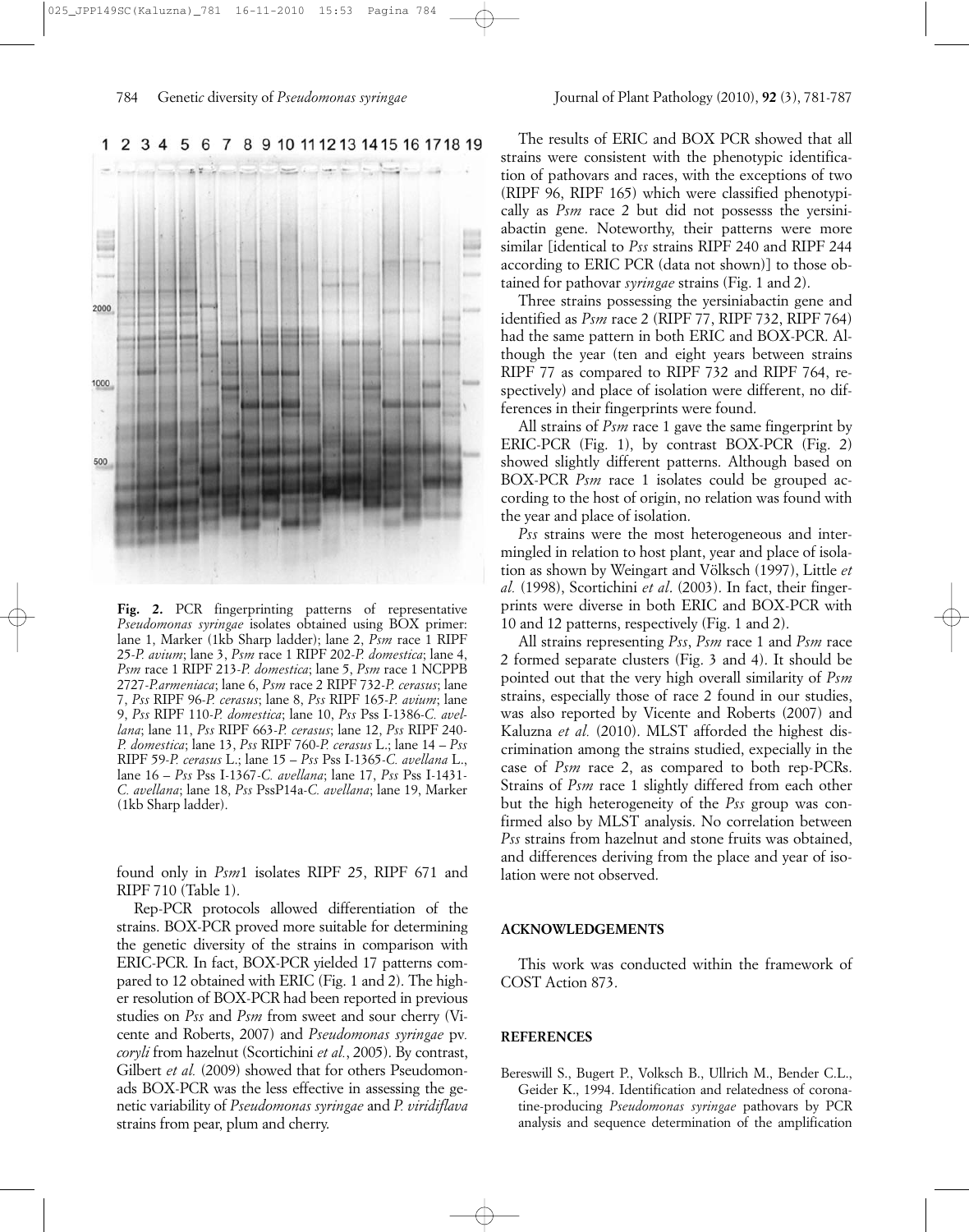

**Fig. 3.** Dendrogram of genetic similarity of 36 *Pseudomonas syringae* isolates obtained from stone fruits and hazelnut. The combined data sets from ERIC and BOX-PCR using UPGMA analysis and Jaccard's coefficient are shown.



**Fig. 4.** Neighbour-joining tree of *Pseudomonas syringae* isolates obtained from stone fruit and hazelnut based on the concatenated data set of MLST analysis of the *gyrB*, *gap*A, *glt*A and *rpo*D genes. Bootstrap values are indicated at each node. *Pss*: *Pseudomonas syringae* pv. *syringae*; *Psm*1: *P. s.* pv. *morsprunorum* race 1; *Psm*2: *P. s.* pv. *morsprunorum* race 2.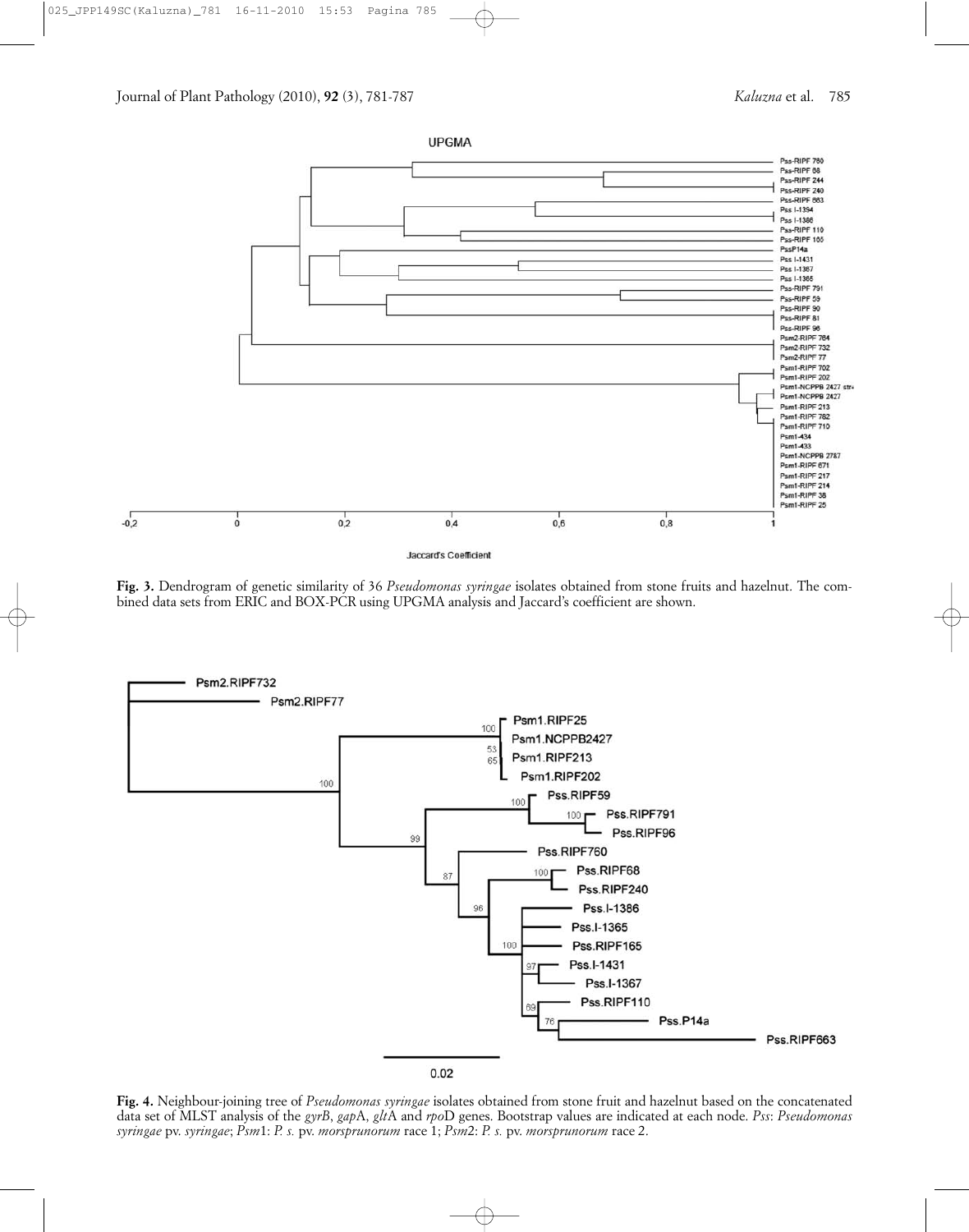products. *Applied and Environmental Microbiol*ogy **60**: 2924-2930.

- Bradbury J.F., 1986. *Pseudomonas syringae* pv. *syringae*. In: Guide to Plant Pathogenic Bacteria, pp. 175-177. CAB International Mycological Institute, Kew, UK.
- Bultreys A., Gheysen I., de Hoffmann E., 2006. Yersiniabactin production by *Pseudomonas syringae* and *Escherichia coli*, and description of a second yersiniabactin locus evolutionary group. *Applied and Environmental Microbiology* **72**: 3814-3825.
- Cirvilleri G., Scuderi G., Bonaccorsi A., Scortichini M., 2006. Molecular characterization of *Pseudomonas syringae p*v. *syringae* strains from different host plants using fluorescent amplified fragment length polymorphism. *Journal of Plant Pathology* **88**: 327-331.
- Enright M.C., Spratt B.G., 1999. Multilocus sequence typing. *Trends* **7**: 482-487.
- Freigoun S.O., Crosse J.E., 1975. Host relations and distribution of a physiological and pathological variant of *Pseudomonas morsprunorum*. *Annals of Applied Biology* **81**: 317-330.
- Gardan L., Shafik H., Belouin S., Broch R., Grimont F., Grimont P.A.D., 1999. DNA relatedness among the pathovars of *Pseudomonas syringae* and description of *Pseudomonas tremae* sp. nov. and *Pseudomonas cannabina* sp. nov. (ex Sutic and Dowson 1959). *International Journal of Systematic Bacteriology* **49**: 469-478.
- Garrett C.M.E., Panagopoulos C.G., Crosse J.E., 1966. Comparison of plant pathogenic Pseudomonads from fruit trees. *Journal of Applied Bacteriology* **29**: 342-356.
- Gilbert V., Legros F., Maraite H., Bultreys A., 2009. Genetic analyses of *Pseudomonas syringae* isolates from Belgian fruit orchards reveal genetic variability and isolate-host relationships within the pathovar *syringae*, and help identify both races of the pathovar *morsprunorum*. *European Journal of Plant Pathology* **124**: 199-218.
- Gilbert V., Planchon V., Legros F., Maraite H., Bultreys A., 2010. Pathogenicity and aggressiveness in populations of *Pseudomonas syringae* from Belgian fruit orchards *European Journal of Plant Pathology* **126**: 263-277.
- Hwang M.S.H., Morgan R.L., Sarkar S.F., Wang P.W., Guttman D.S., 2005. Phylogenetic characterization of virulence and resistance phenotypes of *Pseudomonas syringae*. *Applied and Environmental Microbiology* **71**: 5182-5191.
- Kaluzna M., Pulawska J., Sobiczewski P., 2010. The use of PCR melting profile for typing of *Pseudomonas syringae* isolates from stone fruit trees. *European Journal of Plant Pathology*, **126**: 437-443.
- Latorre B.A., Jones A.L., 1979. *Pseudomonas morsprunorum*, the cause of bacterial canker of sour cherry in Michigan and its epiphytic association with *P. syringae*. *Phytopathology* **69**: 335-339.
- Lelliott R.A., Stead D.E., 1987. Methods for the Diagnosis of Bacterial Diseases of Plants. Methods in Plant Pathology, Vol. 2. Blackwell Scientific Publications, Oxford, UK.
- Little E.L., Bostock R.M., Kirkpatrick B.C., 1998. Genetic characterization of *Pseudomonas syringae* pv. *syringae* strains from stone fruits in California. *Applied and Environmental Microbiology* **64**: 3818-3823.
- Louws F.J., Fulbright D.W., Stephens C.T., de Bruijn F.J., 1994. Specific genomic fingerprints of phytopathogenic *Xanthomonas* and *Pseudomonas* pathovars and strains generated with repetitive sequences and PCR. *Applied and Environmental Microbiology* **60**: 2286-2295.
- Maiden M.C., Bygraves J.A., Feil E., Morelli G., Russell J.E., Urwin R., Zhang Q., Zhou J., Zurth K., Caugant D.A., Feavers I.M., Achtman M., Spratt B.G., 1998. Multilocus sequence typing: a portable approach to the identification of clones within populations of pathogenic microorganisms. *Proceedings of the National Academy of Sciences USA* **95**: 3140-3145.
- Sarkar S.F., Guttman D.S., 2004. Evolution of the core genome of *Pseudomonas syringae*, a highly clonal, endemic plant pathogen. *Applied and Environmental Microbiology* **70**: 1999-1012.
- Sawada H., Suzuki F., Matsuda I., Saitou N., 1999. Phylogenetic analysis of *Pseudomonas syringae* pathovars suggests the horizontal gene transfer of argK and the evolutionary stability of *hrp* gene cluster. *Journal of Molecular Evolution* **49**: 627-644.
- Scortichini M., Marchesi U., Rossi M.P., Di Prospero P., 2002. Bacteria associated with hazelnut (*Corylus avellana L.*) decline are of two groups: *Pseudomonas avellanae* and strains resembling *P. syringae* pv*.* syringae. *Applied and Environmental Microbiology* **68**: 476-484.
- Scortichini M., Marchesi U., Dettori M.T., Rossi M.P., 2003. Genetic diversity, presence of the *syrB* gene, host preference and virulence of *Pseudomonas syringa* pv. *syringae* strains from woody and herbaceous host plants. *Plant Pathology* **52**: 277–286.
- Scortichini M., Rossi M.P., Loreti S., Bosco A., Fiori M., Jackson R.W., Stead D.E., Aspin A., Marchesi U., Zini M., Janse J.D., 2005. *Pseudomonas syringae* pv*. coryli*, the causal agent of bacterial twig dieback of *Corylus avellana*. *Phytopathology* **95**: 1316-1324.
- Sorensen K.N., Kim K.H., Takemoto J.Y., 1998. PCR Detection of cyclic lipodepsinonapeptide-producing *Pseudomonas syringae* pv. *syringae* and similarity of strains. *Applied and Environmental Microbiology* **64**: 226-230.
- Stackebrandt E., Frederiksen W., Garrity G.M., Grimont P.A.D., Kampfer P., Maiden M.C.J., Nesme X., Rossello-Mora R., Swings J., Truper H.G., Vauterin L., Ward A.C., Whitman W.B., 2002. Report of the ad hoc committee for the re-evaluation of the species definition in bacteriology. *International Journal of Systematic and Evolutionary Microbiology* **52**: 1043-1047.
- Stead D.E., Simpkins S.A., Weller S.A., Hennesy J., Aspin A., Stanford H., Smith N.C., Elphinstone J.G., 2004. Classification and identification of plant pathogenic Pseudomonas species by REP-PCR derived genetic fingerprints. In: Iacobellis N.S., Collmer A., Hutcheson S.W., Mansfield J.W., Morris C.E., Murillo J., Schaad N.W., Stead D.E., Surico G., Ullrich M.S. (eds). *Pseudomonas syringae* and Related Pathogens. Biology and Genetics, pp. 411-420. Kluwer Academic Publishers, Dordrecht, The Netherlands.
- Versalovic J., Koeuth T., Lupski J.R., 1991. Distribution of repetitive DNA sequences in Eubacteria and application to fingerprinting of bacterial genomes. *Nucleic Acids Research* **19**: 6823-6831.